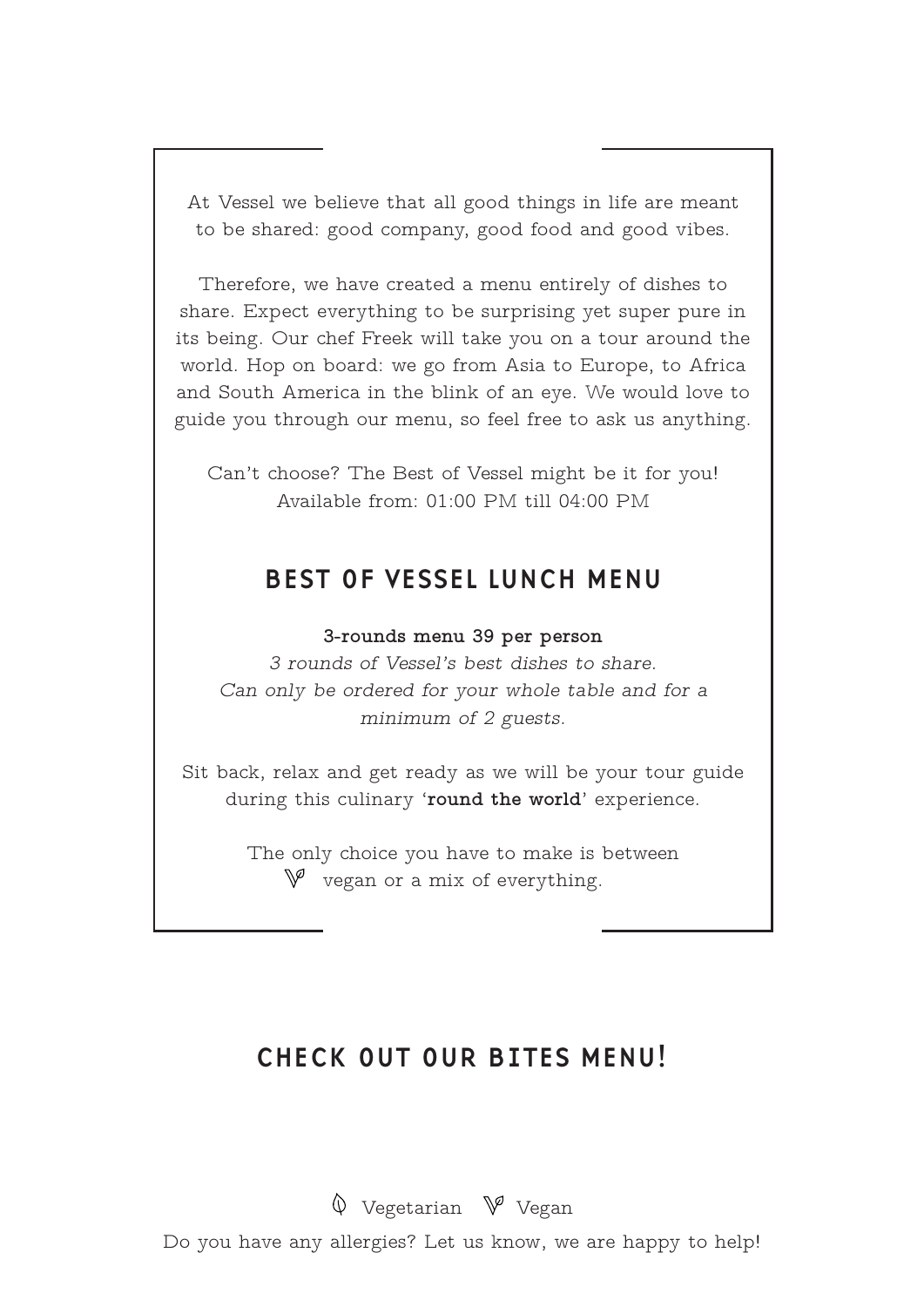## LUNCH 12:00 AM till 05:00 PM

### **Vessel's lunch 15.5**

- / Grilled asparagus salad, smoked vegan feta
- / Toast, mushroom croquettes, mustard
- / Toast, avocado, dukkah

## Salads

**Add on:** Sourdough bread to your salad 3

**Burrata 13.5** Little gem, tomatoes, basil

### **Smoked salmon 15.5**

Little gem, avocado, kimchi dressing

**Caesar 14.5** Chicken, anchovis, Parmesan, croutons

**Grilled asparagus 14.5** Smoked vegan feta, pine nuts

## Sourdough sandwich

- / **Avocado**, smoked vegan feta, dukkah 12.5 / **Mackerel salad**, pickled onion, little gem 13
	- / **Chicken thighs**, ginger, spring onion 12.5
- / **Mushroom croquettes**, mustard, rocket 12.5
- / **Grilled cheese**, pesto, rocket 8.5 **Add on:** pata negra 6

## Pancakes

- $\lozenge$  / Fresh fruit, coconut 11.5
- $\Diamond$  / Eggs sunny side up, manchego, basil 12.5 / Eggs sunny side up, bacon, maple syrup, dukkah 12.5
- **Dutch wentelteefjes 11.5** Dutch 'hangop', fresh fruit